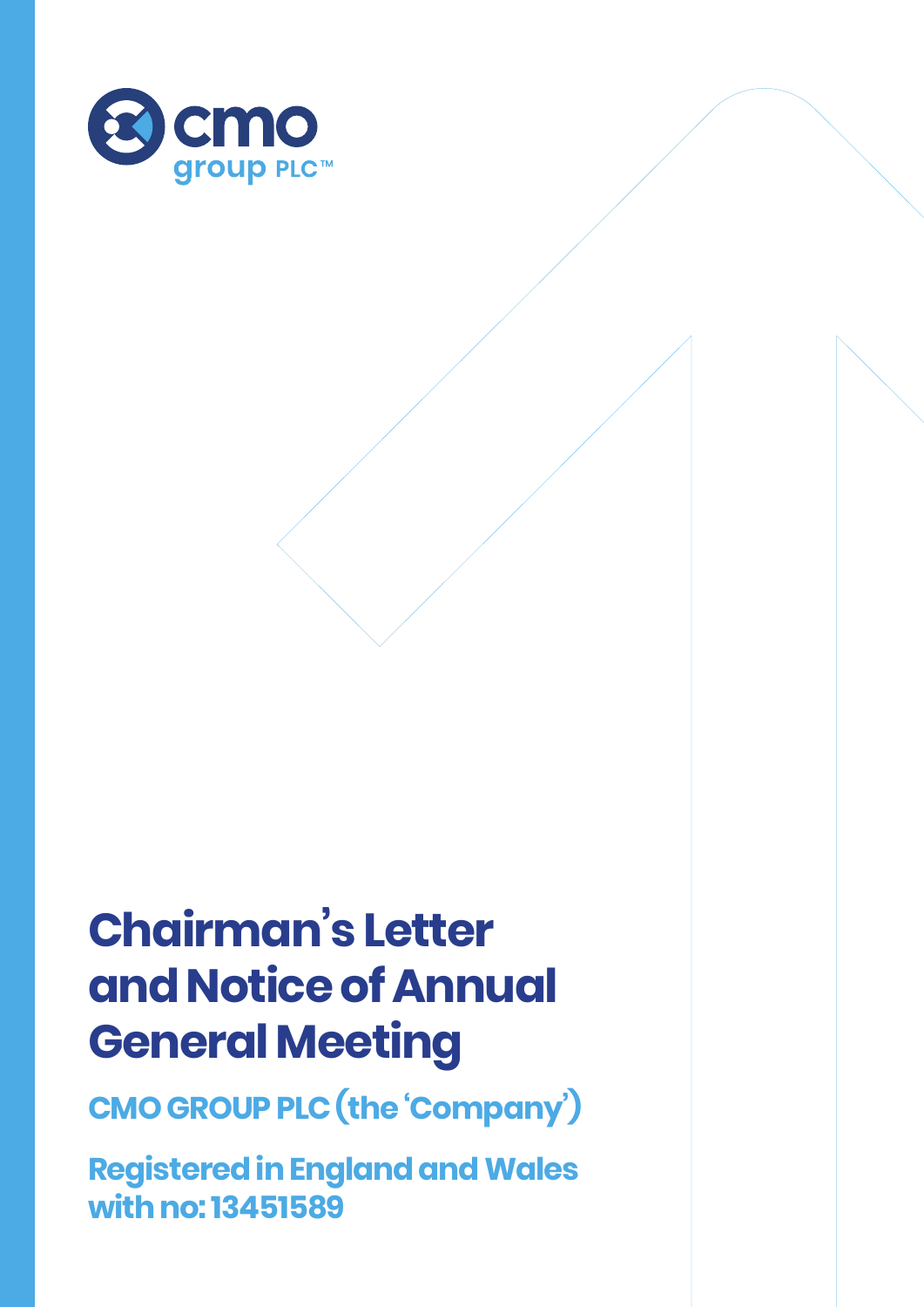## **THIS DOCUMENT IS IMPORTANT AND REQUIRES YOUR IMMEDIATE ATTENTION**

If you are in any doubt as to what action you should take, you are recommended to seek your own financial advice immediately from your stockbroker, bank manager, solicitor, accountant or other professional adviser authorised under the Financial Services and Markets Act 2000.

If you have sold or transferred all of your shares in CMO Group plc please send this document and any accompanying documents as soon as possible to the purchaser or transferee of those shares or to the stockbroker, bank or other agent through whom the sale or transfer was effected for onward transmission to the purchaser or transferee.

Notice of the Annual General Meeting of the Company to be held at Instinctif Partners Limited, 65 Gresham Street, London, EC2V 7NQ, on Tuesday 28 June 2022 at 10.00am.

#### **Directors**

**Ken Ford, Independent Non-executive Chairman**

**Dean Murray, Chief Executive Officer**

**Sue Packer, Chief Operating Officer**

**Jonathan Lamb, Chief Financial Officer** 

**Helen Deeble CBE, Independent Non-executive Director** 

**James Excell, Non-executive Director**

## **Registered Office**

Burrington Business Park, Burrington Way, Plymouth, United Kingdom, PL5 3LX

## **To holders of ordinary shares of £0.01 each in the Company.**

### Dear Shareholder,

This letter accompanies the annual report for the financial year to 31 December 2021 (the "Annual Report") and gives details of the business to be transacted at the Annual General Meeting of the Company (the "AGM").

## **ANNUAL GENERAL MEETING**

I am pleased to write to you with the arrangements for this year's AGM, my first as Chair of the Board and the Company's first since listing as a public company, and enclose your Notice of AGM.

We are keen to welcome shareholders in person to our Annual General Meeting this year. At present, it is possible under guidelines to hold an open meeting with shareholder attendance, and we look forward to meeting with shareholders at the AGM. Any changes to the accessibility of the Annual General Meeting will be communicated via RNS announcement and on the Company's website.

Shareholders who plan to attend the meeting in person are asked not to attend the AGM if they are displaying any symptoms of COVID-19 or have recently been in contact with anyone who has tested positive. In order to further reduce the risk of the spread of the virus, we are encouraging shareholders who plan to attend the meeting in person to take a lateral flow test beforehand, on the day of the meeting.

Shareholders are advised to arrive at the venue in plenty of time in order to complete registration formalities and comply with the venue's health and safety procedures.

The Annual General Meeting will be broadcast via video conference with a 'questions and answers' facility. Any shareholders that wish to attend the AGM by videoconference must email the Company to register their interest in attending at: co-sec@oneadvisory.london by 10:00am on Friday 24 June 2022. Please note that voting on the resolutions will not be possible through the videoconference and accordingly, if intending to use the videoconference facility, shareholders should submit their Form of Proxy as outlined below.

To be effective, the proxy vote must be submitted at www. signalshares.com so as to have been received by the Company's registrars. not less than 48 hours (excluding weekends and public holidays) before the time appointed for the meeting or any adjournment of it. By registering on the Signal shares portal at www.signalshares.com, you can manage your shareholding, including:

- ability to cast your vote;
- change your dividend payment instruction;
- update your address; and
- select your communication preference.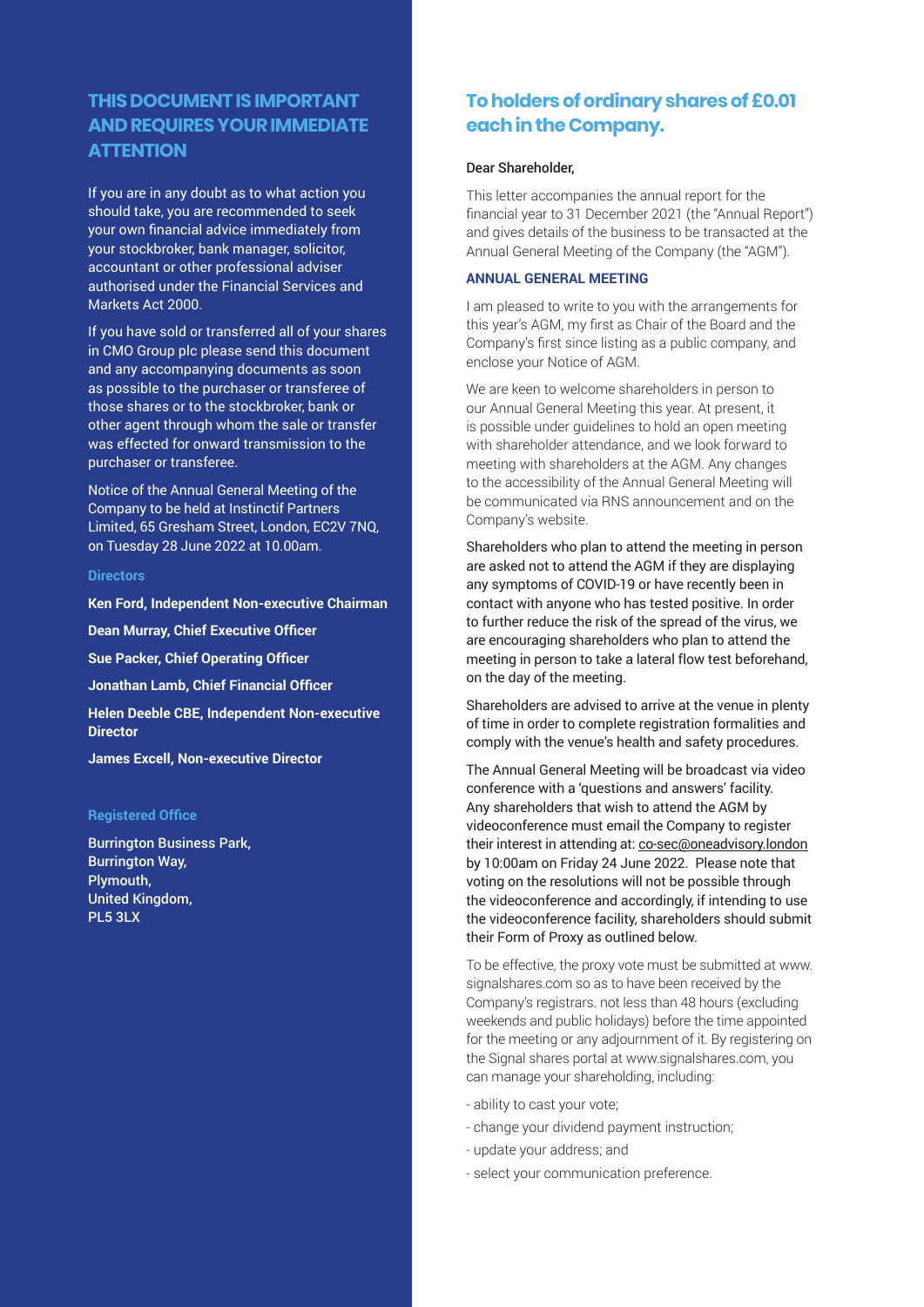Notice of the Annual General Meeting is given on the opposite page. Resolutions 1 to 10 set out in the Notice comprise ordinary resolutions. This means that, for each of those resolutions to be passed, more than 50% of the votes cast must be in favour of the resolution. Resolutions 11 to 12 will be proposed as special resolutions. This means that, for each of those special resolutions to be passed, at least 75% of the votes cast must be in favour of the resolution.

## **Resolution 1 – To present the Annual Report and Accounts**

Company law requires the directors to present their report, the financial statements, the strategic report and the auditor's report on those financial statements, to shareholders. These documents for the financial year to 31 December 2021 are included in the Annual Report.

## **Resolutions 2 to 7 – Appointment of Directors**

This being the first AGM of the Company following their appointment as Directors of the Company since the IPO in 2021, all of the Directors will stand for appointment at the AGM. Going forward the Directors will offer themselves for re-appointment on an annual basis in accordance with good corporate governance practice.

The Board has considered the complementary skills and expertise brought by each Director now standing for appointment to the Board and believes that they each continue to be effective and demonstrate commitment to their roles, including commitment of time for the Board and Committee meetings and any other duties. The Board as a whole is content that Mr Ford and Ms Deeble are independent in character and judgment and that there are no relationships or circumstances likely to affect that independence.

#### The membership of the Board Committees is as follows:

#### **Audit Committee and Risk Committee**

Helen Deeble CBE (Chair), Ken Ford, James Excell

#### **Remuneration Committee**

Helen Deeble CBE (Chair), Ken Ford

Brief biographies of the directors are included in the Annual Report on pages 48 to 49 and the Board's conclusions in relation to the ongoing independence of Mr Ford and Ms Deeble is recorded on page 56 of the Annual Report.

## **Resolutions 8 and 9 – To appoint Saffery Champness LLP as the Company's auditors and determine their remuneration**

The Company is required to appoint auditors at each Annual General Meeting at which accounts are laid before the shareholders of the Company, to hold office until the conclusion of the next such meeting. Following a recommendation by the Audit Committee the Board has approved, subject to shareholder approval of resolution 8, the appointment of Saffery Champness LLP as the Company's auditors. Resolution 9 proposes authorising the Audit Committee to determine the remuneration of the auditors.

## **Resolution 10 – Authority of Directors to allot shares**

The Companies Act 2006 (the "Act") provides that the directors may not allot ordinary shares unless authorised to do so by the Company in General Meeting or the Articles. The directors by the Articles are empowered to allot unissued shares but the power is subject to shareholder renewal. The renewal of this power is sought until the conclusion of the 2023 Annual General Meeting or fifteen months from the date of the passing of this resolution, whichever is the earlier, subject to the limitation specified in this resolution. This resolution proposes that the directors are given the authority to allot ordinary shares and other relevant securities up to an aggregate nominal amount of £239,898.99 without obtaining the further consent of its shareholders. This is the equivalent of one-third of the issued share capital of the Company as at 18 May 2022 being the last practicable date prior to publication of this document.

In addition, the proposed authority will allow the directors to allot new shares and other relevant securities in connection with a rights issue up to a further aggregate nominal amount of £239,898.99 equivalent to approximately a further one-third of the Company's issued ordinary share capital as at 18 May 2022 being the last practicable date prior to publication of this document. Once this resolution is passed the directors will have the authority in certain circumstances to allot new shares and other relevant securities up to a nominal amount of £479,797.98 representing a total amount equal to two-thirds of the Company's issued ordinary share capital as at 18 May 2022. The directors consider it desirable to have the maximum flexibility permitted by corporate governance guidelines in order to respond to market developments and to enable allotments to take place.

The directors have no present intention of allotting, or agreeing to allot, any shares otherwise than in connection with the Company's employee share schemes, to the extent permitted or required by such schemes.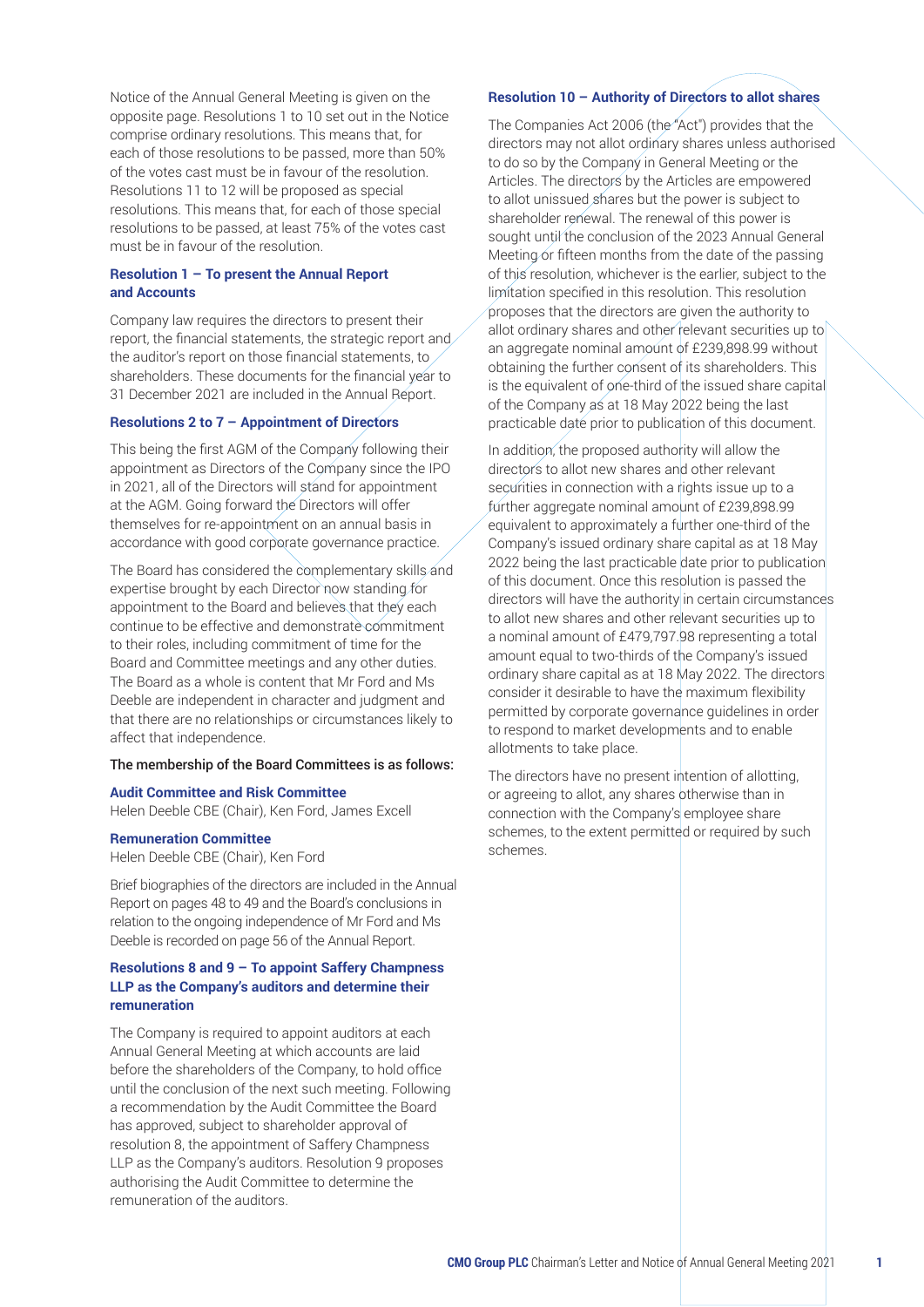## **SPECIAL RESOLUTIONS**

## **Resolution 11 – To disapply rights of pre-emption**

The Act gives holders of ordinary shares, with limited but important exceptions, certain rights of pre-emption on the issue for cash of new equity securities. The directors believe that it is in the best interests of the Company that the Board should have limited authority to allot some shares for cash without first having to offer such shares to existing shareholders.

The authority, if granted, will relate to allotment in respect of rights issues, and similar offerings (where difficulties arise in offering shares to certain overseas shareholders and in relation to fractional entitlements and certain other technical matters) and generally to allotments (other than in respect of rights issues) of equity securities having an aggregate nominal value not exceeding £35,984.84. This authority represents 5% of the issued share capital of the Company as at 18 May 2022. The Board has no present intention of exercising this authority but wishes to have the flexibility to do so in the future. This authority will expire at the conclusion of the next Annual General Meeting of the Company or fifteen months after the passing of this resolution, if earlier.

## **Resolution 12 – To disapply rights of pre-emption for an acquisition of specified capital investment**

The Directors are seeking further authority under this Resolution 12 to offer shares (or sell treasury shares) for cash otherwise than to existing shareholders pro rata to their holdings up to an aggregate nominal value of £35,984.84, which is equivalent to approximately 5 per cent of the issued ordinary share capital of the Company (excluding treasury shares) on 18 May 2022, being the latest practicable date prior to the publication of this Notice. This is in addition to the 5 per cent referred to in Resolution 11. If given, the authority will expire at the conclusion of the next Annual General Meeting of the Company or fifteen months after the passing of this resolution, if earlier.

This extra authority is being sought in accordance with the Pre-Emption Group's 2015 Statement of Principles (Statement of Principles). The Statement of Principles permits disapplication authorities of up to 10 per cent of issued ordinary share capital in total to be sought provided the extra 5 per cent is used only in connection with the financing (or refinancing) of an acquisition or specified capital investment (as defined in the Statement of Principles). The Directors confirm that they intend to use the authority sought in Resolution 12 only in connection with such an acquisition or specified capital investment which is announced contemporaneously with the issue, or which has taken place in the preceding six month period and is disclosed in the announcement of the issue.

## **ACTION TO BE TAKEN**

To be effective, the proxy vote must be submitted at www.signalshares.com so as to have been received by the Company's registrars. not less than 48 hours (excluding weekends and public holidays) before the time appointed for the meeting or any adjournment of it.

Completion of the Form of Proxy (whether in hard copy, via CREST or online) does not prevent you from attending and voting in person. Please note that the Annual Report for the period ended 31 December 2021 together with this Notice are also available on the Company's website at www.cmogroup.com.

## **Recommendation**

The Board believes that the resolutions to be put to the Annual General Meeting are in the best interests of the Company and its shareholders as a whole to success of the Company for the benefit of its members as a body. Accordingly, the directors unanimously recommend that shareholders vote in favour of the resolutions as they intend to do in respect of their own beneficial shareholdings.

Yours sincerely,

## **Ken Ford Chair of the Board**

## 23rd May 2022

Registered office: Burrington Business Park, Burrington Way, Plymouth, United Kingdom, PL5 3LX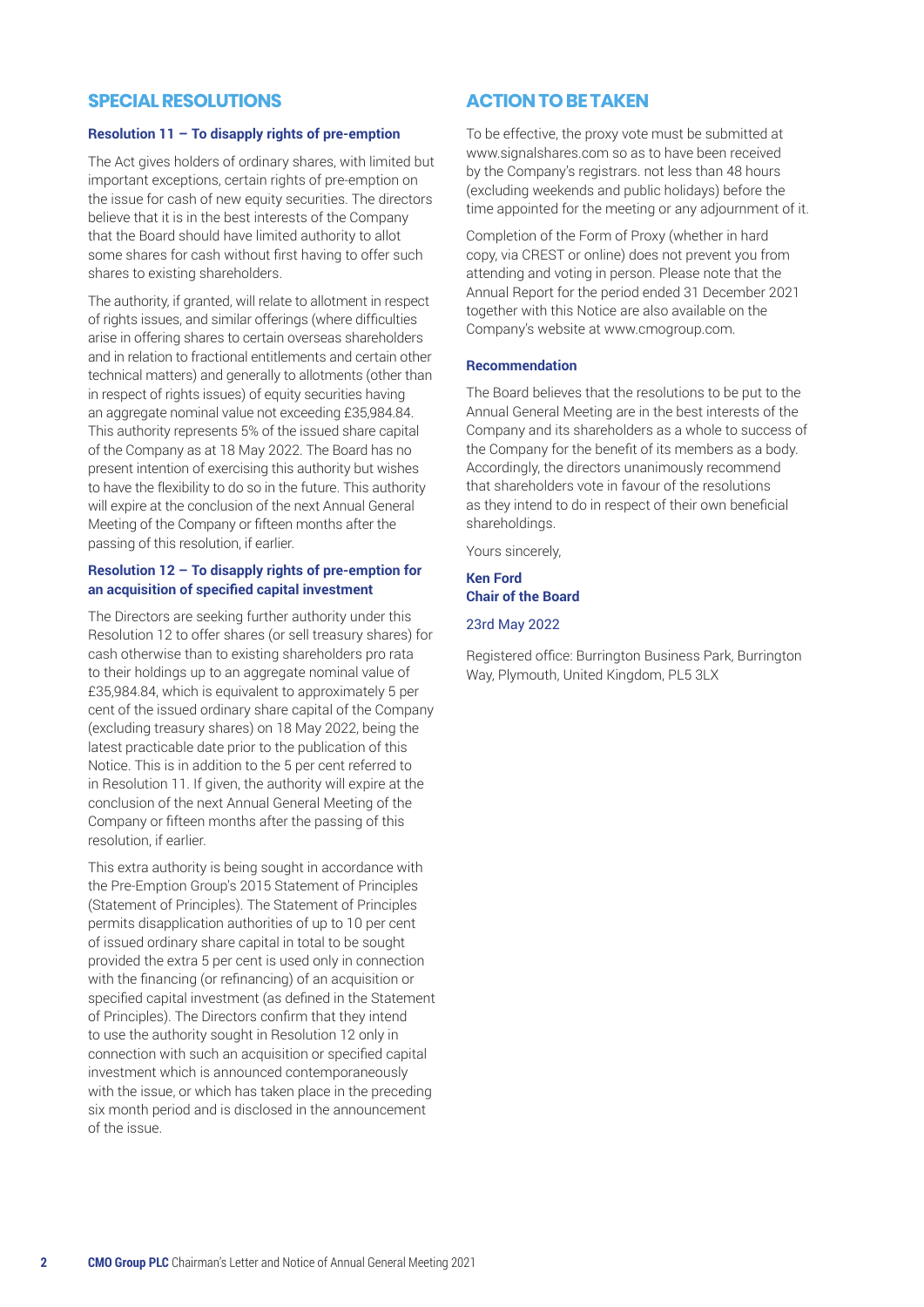NOTICE is given that the Annual General Meeting of CMO Group Plc (the "Company") will be held at Instinctif Partners Limited, 65 Gresham Street, London, EC2V 7NQ, on 28 June 2022 at 10:00am for the transaction of the following business:

## To consider and, if thought fit, to pass the following resolutions as ordinary resolutions:

1. To receive the financial statements of the Company for the year ended 31 December 2021, together with the strategic report, the report of the directors and the independent auditor's report thereon.

2. To elect K Ford as a director of the Company.

3. To elect D Murray as a director of the Company.

4. To elect S Packer as a director of the Company.

**5.** To elect J Lamb as a director of the Company,

6. To elect H Deeble CBE as a director of the Company.

7. To elect J Excell as a director of the Company.

8. To appoint Saffery Champness  $\mathsf{LLP}$  as auditors of the Company to hold office from the conclusion of the meeting to the conclusion of the next meeting at which accounts are laid before the Company.

9. To authorise the Audit Committee to determine the remuneration of the auditors.

10. That, pursuant to Section 551 of the Companies Act 2006 ("the Act"), the directors be generally and unconditionally authorised to allot Relevant Securities:

(a) up to a maximum aggregate nominal amount of £239,898.99; and

(b) up to a further maximum aggregate nominal amount of £239,898.99 in connection with an offer by way of a rights issue comprising equity securities (as defined in Section 560(1) of the Act):

(i) to holders of ordinary shares in the capital of the Company in proportion (as nearly as practicable) to the respective numbers of ordinary shares held by them; and

(ii) to holders of other equity securities in the capital of the Company, as required by the rights of those securities or, subject to such rights, as the directors otherwise consider necessary,

but subject to such exclusions or other arrangements as the directors may deem necessary or expedient in relation to treasury shares, fractional entitlements, record dates or any legal or practical problems under the laws of any territory or the requirements of any regulatory body or stock exchange, provided that these authorities shall expire at the conclusion of the next Annual General Meeting of the Company or 15 months after the passing of this resolution (if earlier) unless revoked, renewed or extended prior to such time, except that the Company may before such expiry make an offer or agreement which would or might require the Relevant Securities to be allotted after such expiry and the directors may allot Relevant Securities in pursuance of such offer or agreement as if the authorities conferred hereby had not expired. This authority is in substitution for all subsisting authorities to the extent unused.

In this resolution, "Relevant Securities" means shares in the Company or rights to subscribe for or to convert any security into shares in the Company; a reference to the allotment of Relevant Securities includes the grant of such a right; and a reference to the nominal amount of a Relevant Security which is a right to subscribe for or to convert any security into shares in the Company is to the nominal amount of the shares which may be allotted pursuant to that right.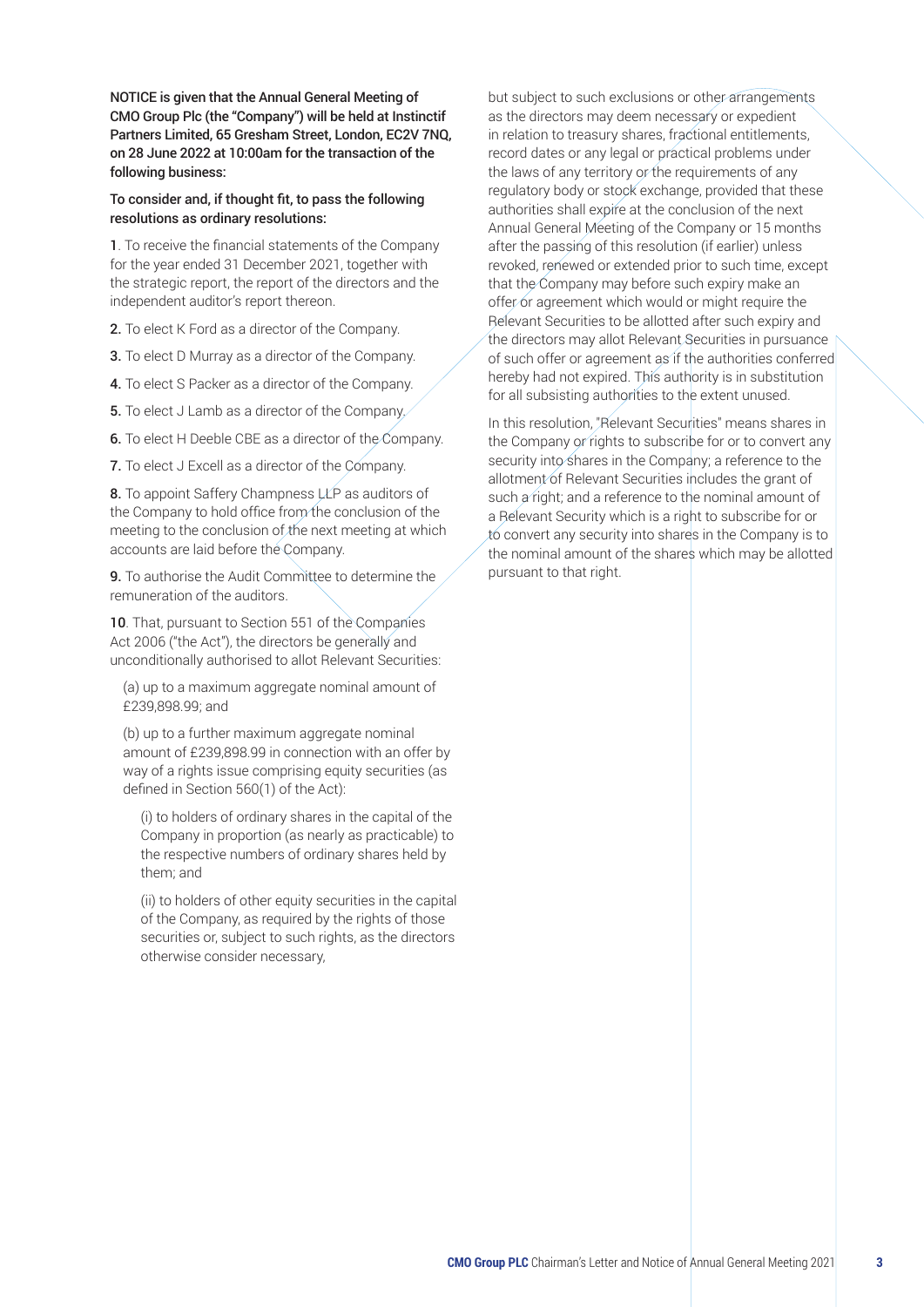## To consider and, if thought fit, to pass the following resolutions as special resolutions:

11. That, subject to the passing of resolution 10, the directors be and are hereby generally empowered pursuant to Sections 570 and 573 of the Act to allot equity securities as defined in Section 560(1) of the Act for cash pursuant to the authority granted by resolution 10 as if Section 561(1) of the Act did not apply to any such allotment, provided that this power shall be limited:

(a) to the allotment of equity securities in connection with an offer of equity securities (whether by way of a rights issue, open offer or otherwise, but in the case of an allotment pursuant to the authority granted by paragraph (b) of resolution 11, such power shall be limited to the allotment of equity securities in connection with an offer by way of a rights issue):

(i) to holders of ordinary shares in the capital of the Company in proportion (as nearly as practicable) to the respective numbers of ordinary shares held by them; and

(ii) to holders of other equity securities in the capital of the Company, as required by the rights of those securities or, subject to such rights, as the directors otherwise consider necessary,

but subject to such exclusions or other arrangements as the directors deem necessary or expedient in relation to treasury shares, fractional entitlements, record dates or any legal or practical problems under the laws of any territory or the requirements of any regulatory body or stock exchange; and

(b) to the allotment (otherwise than pursuant to subparagraph (a) above) of equity securities up to an aggregate nominal value of £35,984.84

This power shall expire at the conclusion of the next Annual General Meeting of the Company or 15 months after the passing of this resolution (if earlier) unless revoked, renewed or extended prior to such time except that the Company may before such expiry make an offer or agreement which would or might require the equity securities to be allotted after such expiry and the directors may allot equity securities in pursuance of such offer or agreement as if the power conferred hereby had not expired. This power is in substitution for all existing powers under Section 570 of the Act.

12. That, subject to the passing of resolution 10, the Board be and are generally empowered pursuant to sections 570 and 573 of the Act (in addition to the authority given by resolution 11) to allot equity securities (as defined in section 560(1) of the Act) for cash pursuant to the authority given by resolution 10 and/ or to sell Ordinary Shares held by the Company as treasury shares as if section 561 of the Act did not apply to any such allotment or sale, provided that such authority be:

(a) limited to the allotment of equity securities and/ or sale of treasury shares, up to a nominal amount of £35,984.84; and

(b) used only for the purposes of financing (or refinancing, if the authority is to be used within six months after the original transaction) a transaction which the Board of the Company determines to be an acquisition or other capital investment of a kind contemplated by the Statement of Principles on Disapplying Pre-Emption Rights most recently published by the Pre-Emption Group prior to the date of this notice of AGM,

This power shall expire at the conclusion of the next Annual General Meeting of the Company or 15 months after the passing of this resolution (if earlier) unless revoked, renewed or extended prior to such time except that the Company may before such expiry make an offer or agreement which would or might require the equity securities to be allotted after such expiry and the directors may allot equity securities in pursuance of such offer or agreement as if the power conferred hereby had not expired. This power is in substitution for all existing powers under Section 570 of the Act.

By order of the Board

## **Jonathan Lamb Company Secretary**

## 23rd May 2022

Registered office: Burrington Business Park, Burrington Way, Plymouth, United Kingdom, PL5 3LX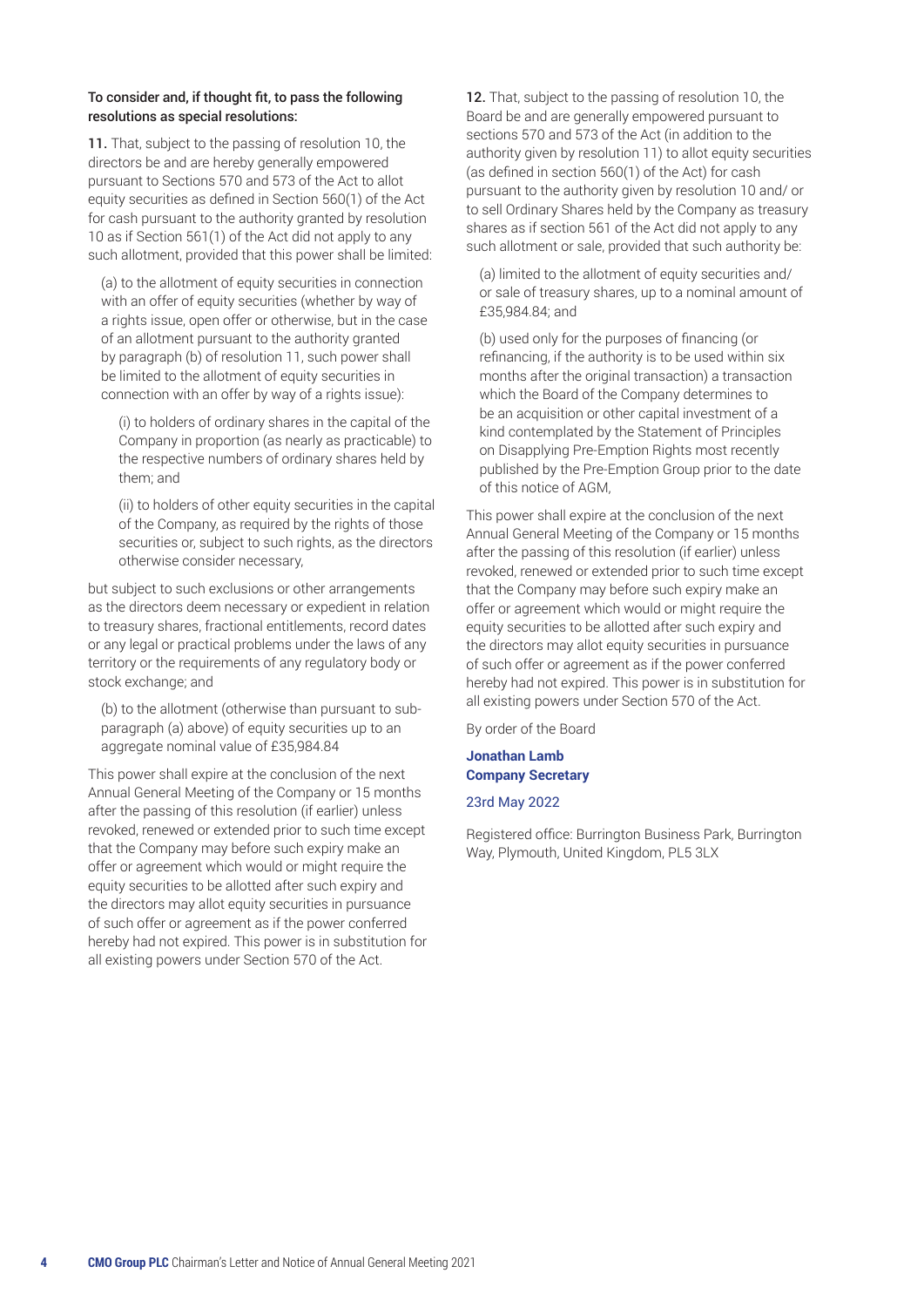## **Notes**

**1.** Under normal circumstances, shareholders may appoint one or more proxies, provided each proxy is appointed to exercise rights attached to different shares.

To be effective, the proxy vote must be submitted at www.signalshares.com so as to have been received by the Company's registrars. not less than 48 hours (excluding weekends and public holidays) before the time appointed for the meeting or any adjournment of it.

If you need help with voting online, or require a paper proxy form, please contact our Registrar, Link Group by email at enquiries@linkgroup.co.uk, or you may call Link on 0371 664 0391 Calls are charged at the standard geographic rate and will vary by provider. Calls outside the United Kingdom will be charged at the applicable international rate. We are open between 09:00 - 17:30, Monday to Friday excluding public holidays in England and Wales. Submission of a Proxy vote shall not preclude a member from attending and voting in person at the meeting in respect of which the proxy is appointed or at any adjournment thereof.

**2**. CREST members who wish to appoint a proxy or proxies by utilising the CREST electronic proxy appointment service may do so by utilising the procedures set out in the CREST manual. CREST Personal Members or other CREST sponsored members, and those CREST members who have appointed a voting service provider(s), should refer to their CREST sponsor or voting service provider(s) who will be able to take the appropriate action on their behalf. To appoint one or more proxies or to give a valid instruction to a proxy (whether previously appointed or otherwise) via the CREST system, CREST messages must be received by the issuer's agent (ID number [RA10]) not later than 48 hours before the time appointed for holding the meeting. For this purpose, the time of receipt will be taken to be the time (as determined by the timestamp generated by the CREST system) from which the issuer's agent is able to retrieve the message. The Company may treat as invalid a proxy appointment sent by CREST in the circumstances set out in Regulation 35(5)(a) of the Uncertificated Securities Regulations 2001.

**3.** The right to vote at the meeting is determined by reference to the register of members. Only those shareholders registered in the register of members of the Company as at 6.00 pm on 24 June 2022, shall be entitled to attend or vote at the aforesaid general meeting in respect of the number of shares registered in their name at that time (or in the event that the meeting is adjourned, 6.00 pm on the date which is two working days (excluding any part of a day that is not a working day) before the time of the adjourned meeting). Changes to entries on the relevant register of securities after that time shall be disregarded in determining the rights of any person to attend and vote (and the number of votes they may cast) at the meeting.

**4.** Any corporate shareholder may appoint one or more corporate representatives who may exercise on its behalf all of its powers as a member provided that they do not do so in relation to the same shares.

**5.** The following documents will be available for inspection during normal business hours at the registered office of the Company from the date of this notice until the end of the meeting:

**5.1.** Copies of the service contracts of the executive directors;

**5.2.** Copies of the letters of appointment of the nonexecutive directors.

**6.** Biographical details of all those directors who are offering themselves for appointment at the AGM are set out on pages 48 and 49 of the Company's 2021 Annual Report.

The Directors consider it's imperative that the Company maintains its reputation for high standards of business conduct as they are responsible for the Company's standards, culture, values, ethics and reputation. These are embedded by the senior management team throughout all departments of the business. The Directors also seek to balance the needs of its members with s.172 matters throughout the period in the policies and practices operated by the Company ensuring that its obligations to all stakeholders are met.

Further comment on how the Company meets its obligations regarding employees, suppliers and customers is included within the Directors' report.

**On behalf of the board**

**Jonathan Lamb Chief Financial Officer**

23rd May 2022